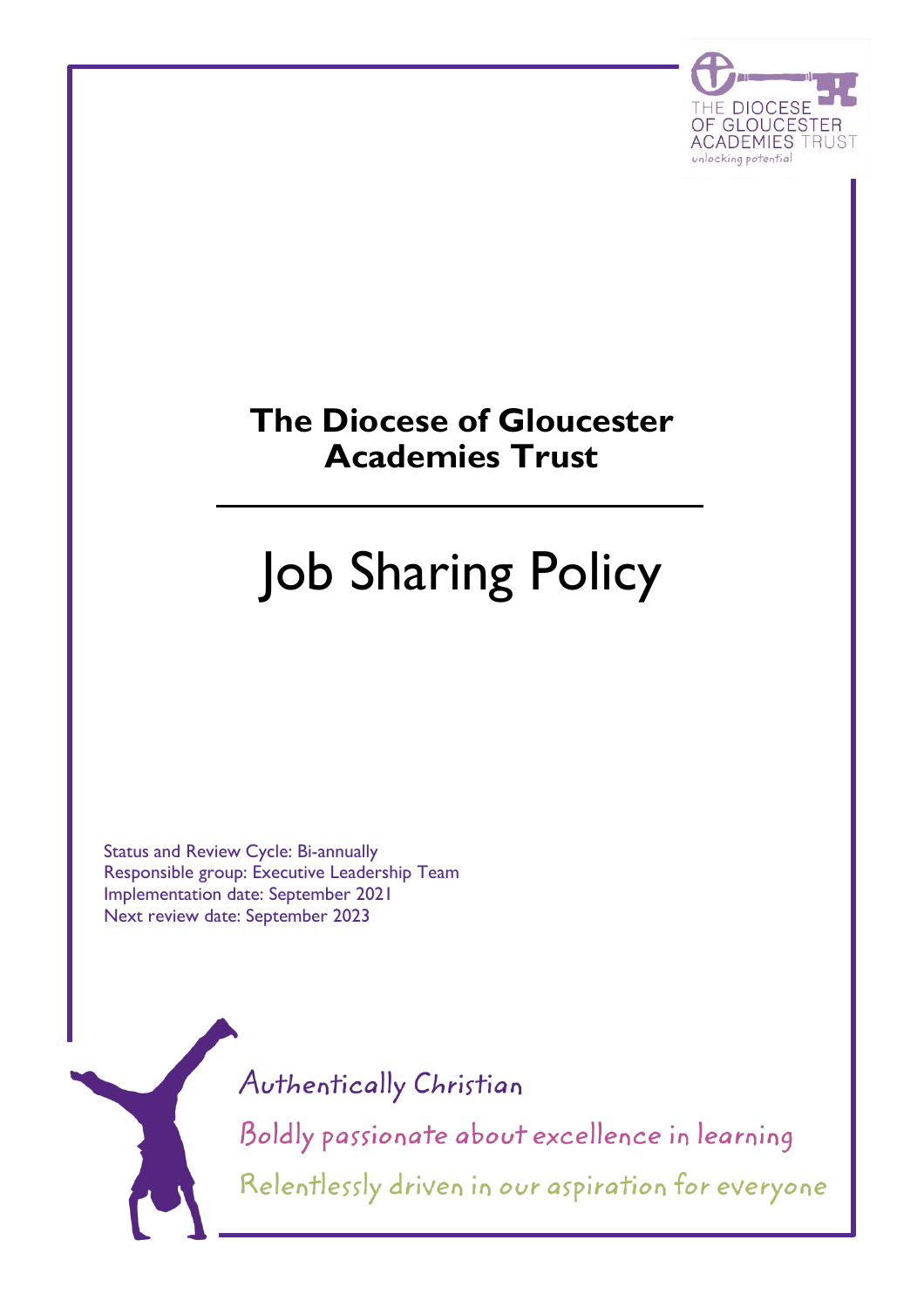# **Contents:**

- **1.0 [Introduction](#page-2-0)**
- **2.0 [Job sharing arrangements](#page-2-1)**
- **3.0 [Requesting a job share](#page-2-2)**
- **4.0 [Conditions of service under a job share arrangement](#page-2-3)**
- **5.0 [Training and job share](#page-3-0)**
- **6.0 [Job share and working days/pattern](#page-3-1)**
- **7.0 [Resignation of a job share partner](#page-3-2)**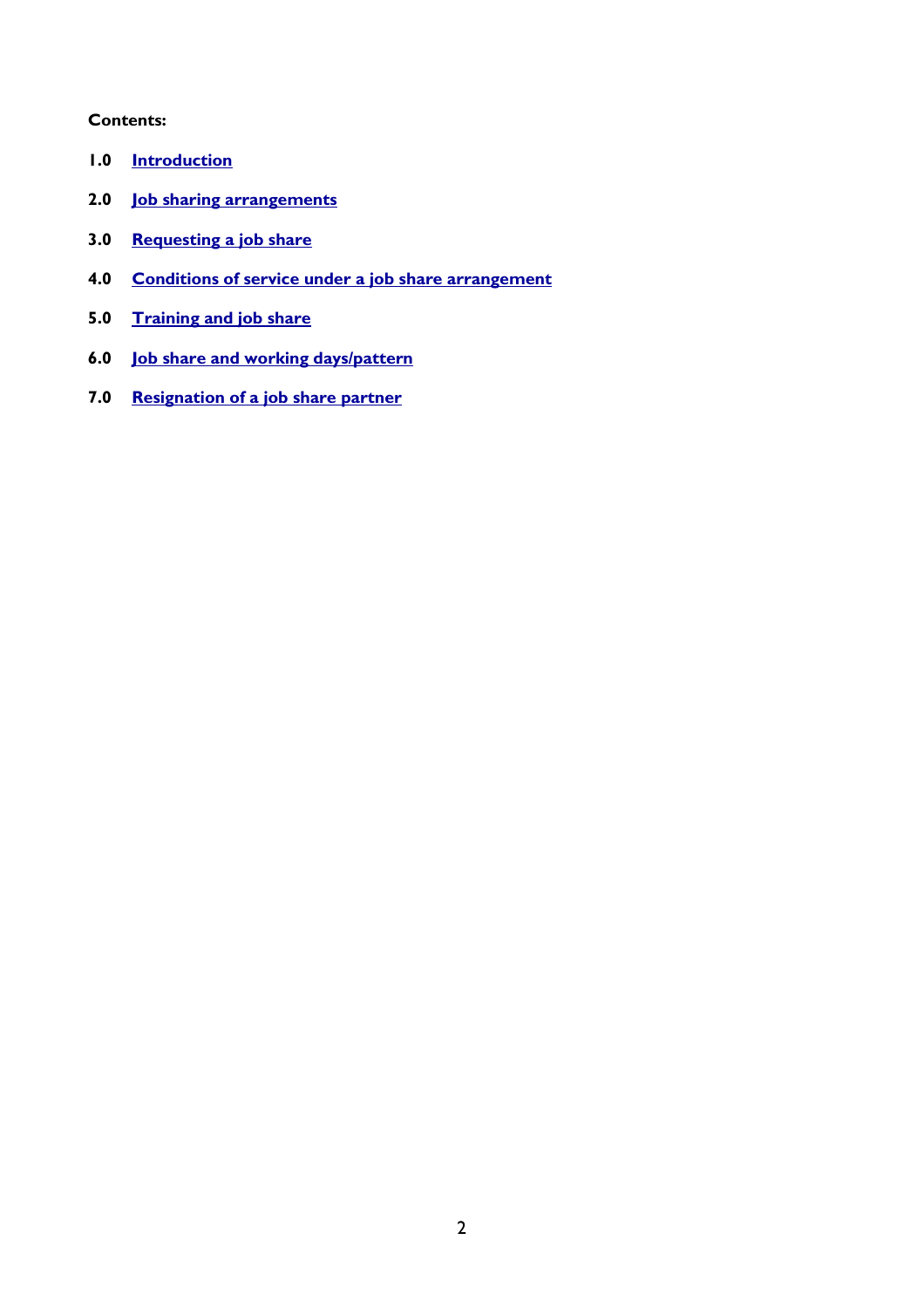#### <span id="page-2-0"></span>**1.0 Introduction**

- 1.1 The Trust is committed to a variety of flexible working arrangements, one of which is job sharing.
- 1.2 This policy applies to support staff ('green book') and teachers ('burgundy book')
- 1.3 The green book terms and conditions provide for a 37 hours working week as full-time.
- 1.4 The school teachers pay and conditions (STPCD) provide for full-time teachers to be available to perform teaching duties for 1265 hours per year.
- 1.5 This policy does not form part of any employee's contract of employment and is entirely noncontractual. It may be amended, withdrawn, suspended or departed from at the discretion of the Trust at any time.

#### <span id="page-2-1"></span>**2.0 Job sharing arrangements**

- 2.1 Job sharing is where two employees voluntarily share the duties and responsibilities of one full-time job. It aims to increase the variety of work available to people seeking part-time employment, without reducing the number of full-time jobs in the Trust. Therefore, jobs are normally shared on a 50:50 basis.
- 2.2 Headteachers will ensure tasks are divided appropriately between the two job sharers. They will consider whether a desk/computer is shared, if a weekly handover meeting is necessary and how absences are covered (either planned or sickness or both).
- 2.3 For teachers, their manager/head teacher will need to be clear as to the activities and duties which fall outside the timetabled teaching week and the allocation of directed time. If particular arrangements are agreed, these must be stated in the offer of employment letter.

#### <span id="page-2-2"></span>**3.0 Requesting a job share**

- 3.1 If the employee does not currently job share and they wish to do this, they can request a job share arrangement using the application form in the right to request flexible working policy.
- 3.2 If an employee wishes to reduce their number of hours, they can discuss this with their line manager and also apply using the application form in the right to request flexible working policy. They must state whether they are applying to job share or to reduce their hours.
- 3.3 The headteacher will decide whether a post is open to job sharing based on the needs of the school.
- 3.4 A post which provides full-time cover to the school's service would normally require the post holder to be at work for a minimum of 32 hours per week. It would be expected that the total hours worked will add up to the whole post as identified by the school in the staffing structure (usually a minimum of 32 hours) but specific working arrangements will be decided by the manager, based on school's needs.
- 3.5 Where job sharers do not work on a 50:50 basis, the minimum that one partner would work is usually a minimum of 13 hours per week.

#### <span id="page-2-3"></span>**4.0 Conditions of service under a job share arrangement**